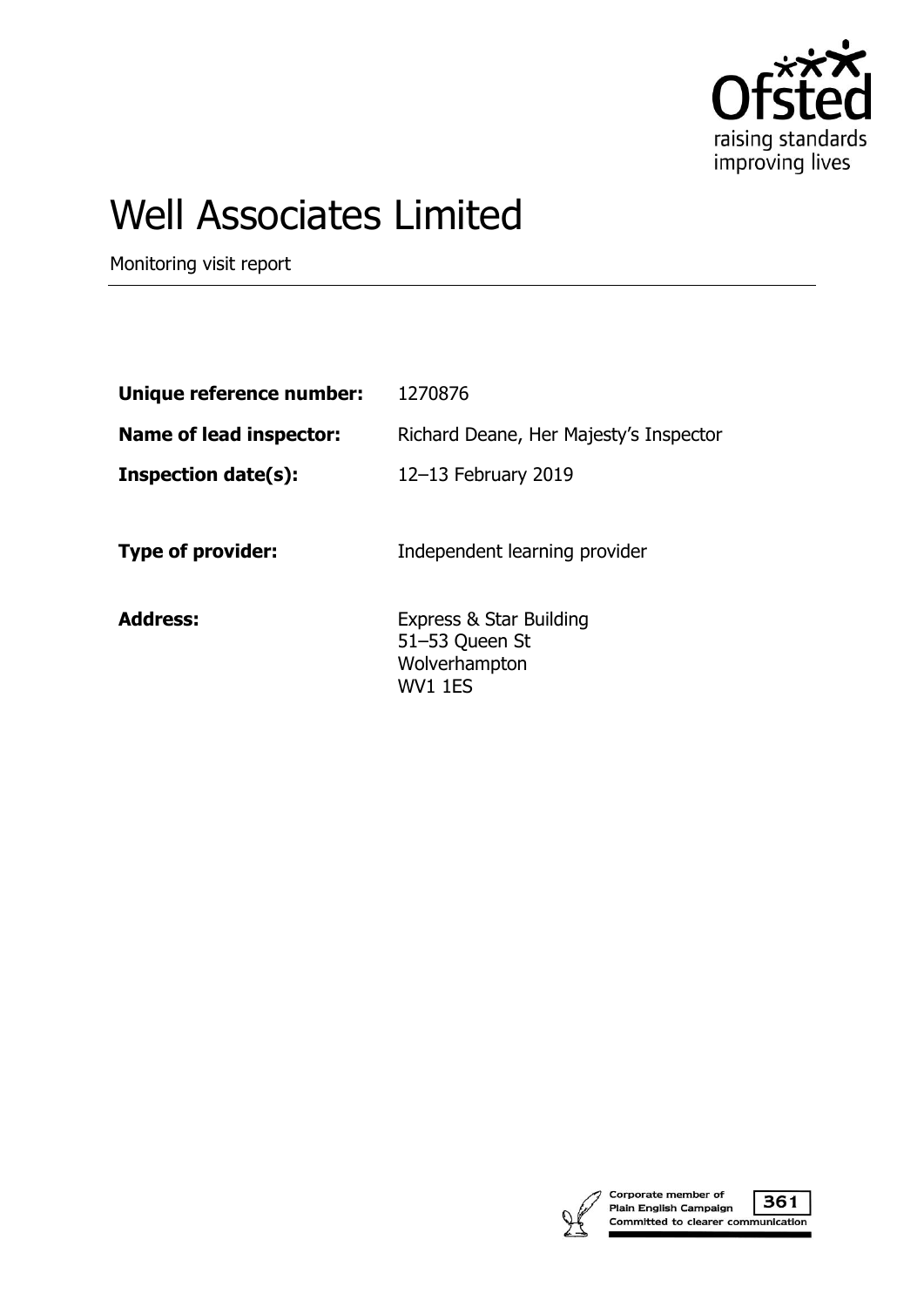

# **Monitoring visit: main findings**

# **Context and focus of visit**

From October 2018, Ofsted undertook to carry out monitoring visits to all newly directly funded providers of apprenticeship training provision which began to be funded from April 2017 or after by the Education and Skills Funding Agency and/or the apprenticeship levy. This monitoring visit was undertaken as part of those arrangements and as outlined in the 'Further education and skills inspection handbook', especially the sections entitled 'Providers newly directly funded to deliver apprenticeship training provision' and 'Monitoring visits'. The focus of these visits is on the themes set out below.

Founded in 2010, Well Associates Limited is an independent training provider based in the West Midlands. The provider began apprenticeship delivery in May 2017. The apprenticeships are at mostly level 3 and level 5 in leadership and management and are standards-based apprenticeships. At the time of the visit there were 11 apprentices, mostly following level 3 apprenticeships in team leading. The provider does not subcontract any elements of apprenticeship provision.

## **Themes**

## **How much progress have leaders made in ensuring that the provider is meeting all the requirements of successful apprenticeship provision?**

**Reasonable progress**

Leaders have a clear strategic intent to extend their apprenticeship provision and to become the preferred provider for organisations in the leisure and education sectors in the region. They aim to help businesses thrive by improving their employees' leadership and management and customer service skills. Leaders have planned their curriculum carefully to ensure that apprentices develop the specific skills employers expect. Consequently, apprentices improve the productivity of the visitor attractions and education services that they manage.

Leaders have ensured that the curriculum enables apprentices to meet in full the requirements of the apprenticeship standards. They have included a range of additional qualifications, including coaching, neurolinguistic programming and a management diploma, to develop apprentices' skills further. However, leaders accept that they have been slow to ensure that apprentices are fully aware of all aspects of the apprenticeship end-point assessment. As a result, a minority of apprentices do not have sufficiently specific targets to help them achieve higher grades.

Leaders developed the apprenticeship provision cautiously to ensure that all systems and processes were in place before increasing apprenticeship numbers. They monitor closely apprentices' progress towards completing the main elements of the apprenticeship. Consequently, leaders have sufficient oversight of apprentices' overall achievement and progress. They use this information to identify quickly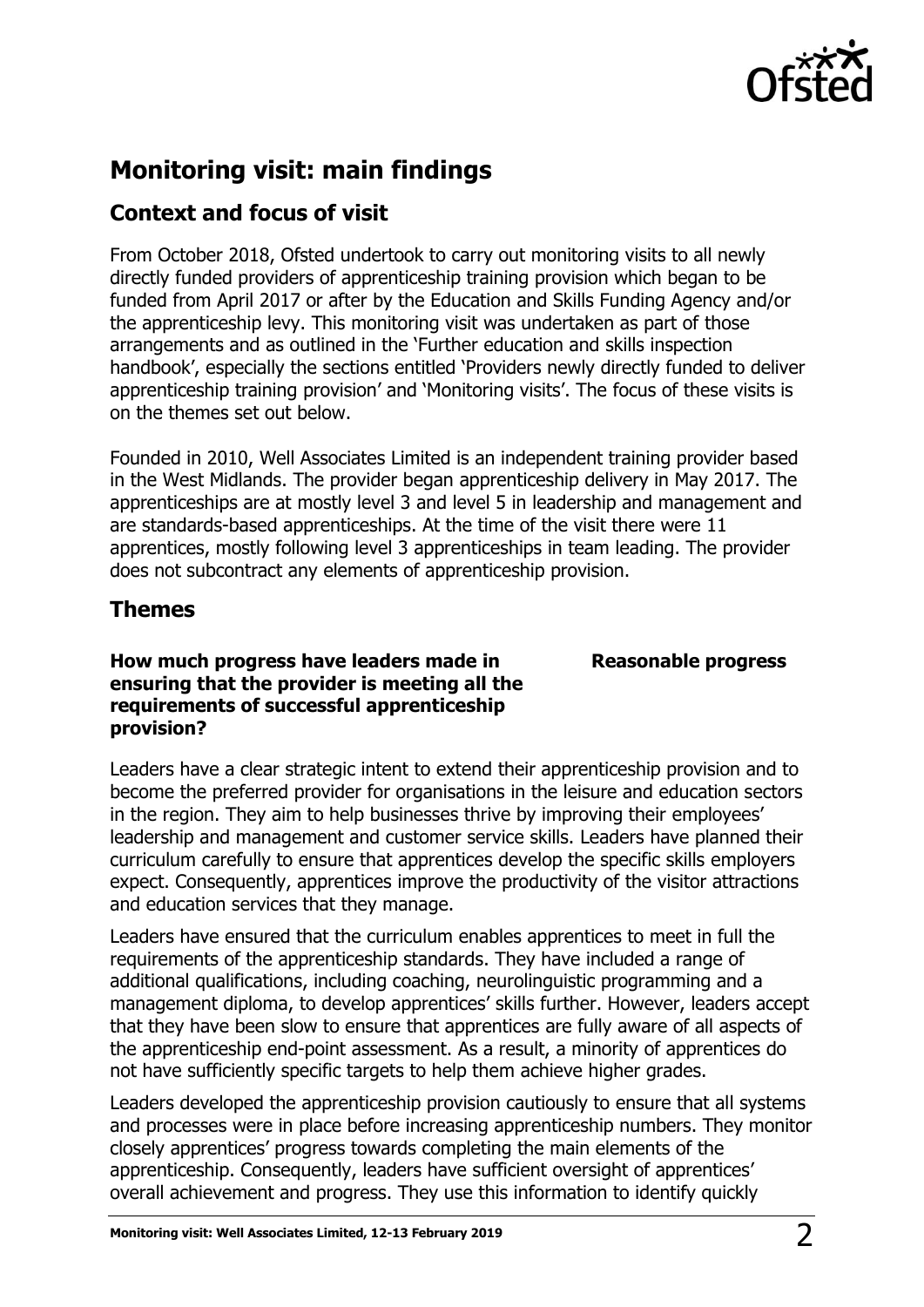

apprentices who are falling behind in their studies and provide them with the appropriate support to help them get back on track with their studies. However, they do not monitor sufficiently apprentices' progress from their starting points to ensure that all apprentices achieve their potential. Additionally, the line managers of a few apprentices do not contribute routinely to their progress reviews, limiting the scope and detail of the feedback they receive on their performance.

Senior leaders and employers have a clear understanding of the requirements of onand off-the-job training and ensure that most apprentices receive their entitlement. However, in a few cases, due to staff shortages, apprentices are not always able to complete their studies at work. They study in their own time. Senior leaders intervene with employers swiftly to ensure that they provide apprentices with their off-the-job training.

Senior leaders ensure that trainers are appropriately qualified and experienced to support apprentices well. This includes relevant careers information, advice, and guidance (CIAG) qualifications. The senior leader responsible for CIAG is currently undertaking a level 6 qualification in this area. Senior leaders monitor carefully the guidance apprentices receive to ensure that they are clear about their next steps and future careers.

Leaders work closely with their existing employers to help them identify the most appropriate candidates for their apprenticeship vacancies. Apprentices receive the appropriate guidance and initial skills assessment to ensure that they are on the right course at the right level. Consequently, apprentices develop new skills that benefit them in their role and help them to move on in their careers. Leaders survey apprentices' career intentions and monitor closely their next steps. They use this information well to improve their provision and the advice and guidance given to new candidates.

Leaders' self-assessment of their provision is broadly accurate, identifying key strengths and areas for improvement. Their actions to improve the quality of provision are appropriate. However, leaders have yet to summarise and assess fully the impact of these actions. Additionally, managers' actions to improve teaching and learning are not sufficiently precise to ensure that all apprentices make the progress of which they are capable.

Employers benefit from the contribution apprentices make to their businesses, and in particular the management skills necessary to operate attractions efficiently and successfully. Most apprentices who complete their courses achieve in the time allocated and move on into full-time employment. For the few apprentices leaving their course early, most continue in their current role.

Most apprentices develop their English and mathematics skills. However, those apprentices who already hold the requisite qualifications in these subjects do not receive a sufficiently detailed initial assessment of their skills. As a result, trainers do not have sufficient information of apprentices' starting points to set specific targets to help apprentices improve identified weaknesses.

Leaders accept that governance arrangements are not sufficiently well-developed. They have recently formed an independent board to scrutinise their actions and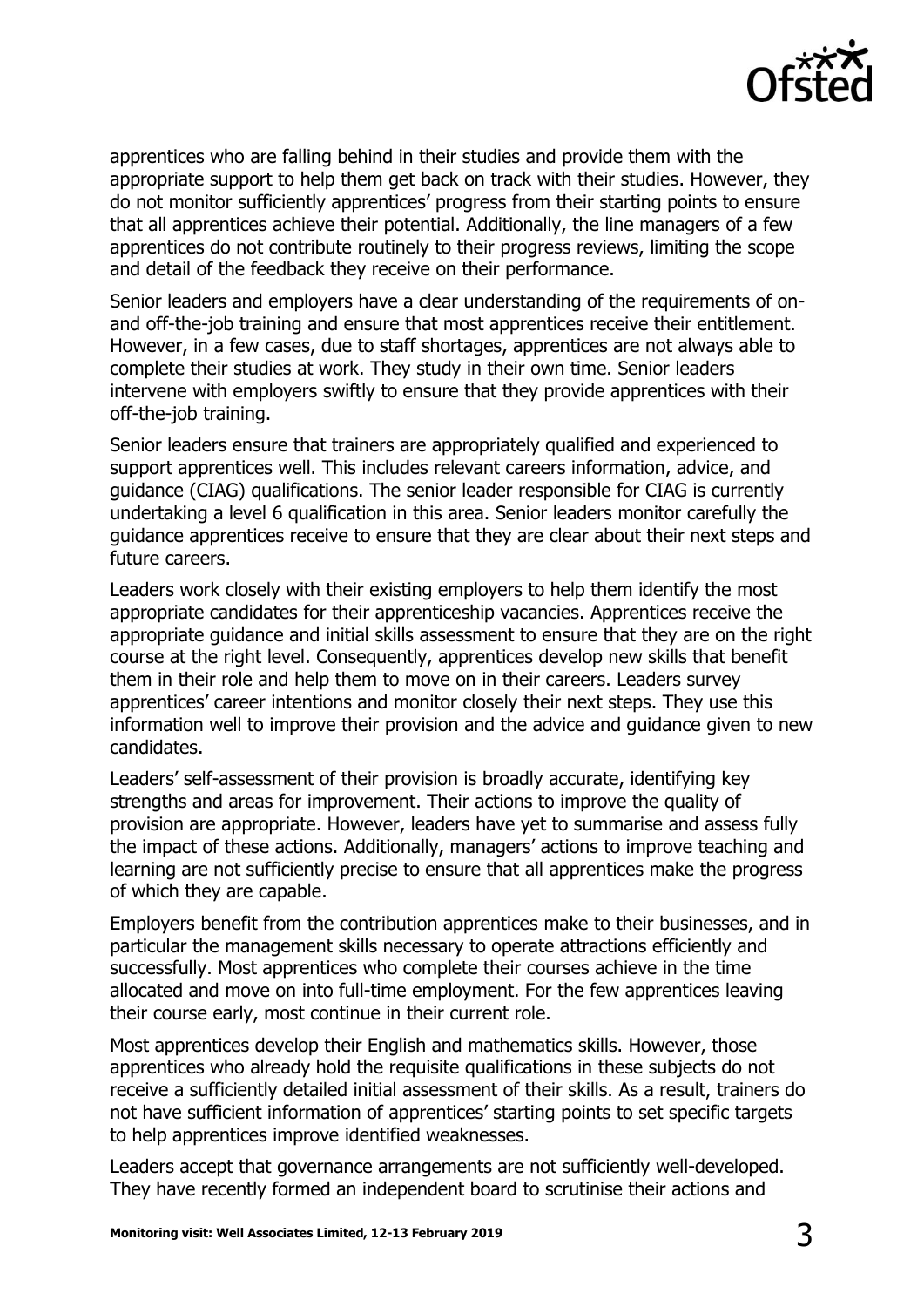

provide them with the appropriate challenge to hold them to account. It is too soon to judge the impact of the new board.

## **What progress have leaders and managers made in ensuring that apprentices benefit from highquality training that leads to positive outcomes for apprentices? Reasonable progress**

Leaders and trainers structure and plan the curriculum effectively to ensure that apprentices develop substantial new knowledge and skills in their employers' business. As a result, most apprentices have developed their management skills and improved the performance of their teams. For example, training manager apprentices have increased the proportion of their trainees completing and achieving their training courses.

Leaders ensure that apprentices' off-the-job training relates well to the workplace. Trainers ensure that sessions are well-planned and include an engaging variety of teaching and learning activities, such as case studies, role play and peer review. Apprentices enjoy their learning and can apply theory into practice. For example, apprentices on team-leading apprenticeships successfully applied neurolinguistic programming and coaching skills in their role, improving the communication within their team.

Apprentices demonstrate clearly how their apprenticeship programme has improved their workplace behaviours. For example, apprentices explain changes in their demeanour and becoming more professional in their presentation and their communications with colleagues and customers. However, trainers do not use information about apprentices' starting points, especially in relation to their behaviours. As a result, trainers do not set apprentices sufficiently specific targets to ensure that they are able to achieve the highest grades during their end-point assessment.

Trainers monitor apprentices' progress effectively. Apprentices benefit greatly from one-to-one coaching sessions where they discuss the application of their new skills in the workplace and their progress overall. Apprentices welcome the feedback from trainers that helps them improve the quality of written assignments and devise new management strategies at work. Expert trainers provide apprentices with good advice and practical tips to help them understand key management theories, such as Myers Briggs personality tests. As a result, the quality of apprentices' work is of a high standard and clearly illustrates their ability to apply theory into practice.

Apprentices develop their English, mathematics, and digital skills well. Apprentices improve their report writing for different purposes. They also become more confident and able to give instructions more clearly to their teams. Apprentices extend their mathematics skills through applying financial measures during project management activities. They also hone their digital skills by using online shared folders and electronic communication tools to complete their work with their coach.

Leaders and trainers provide apprentices with appropriate support for their end-point assessment. Apprentices benefit from 'coaching days' that help them to revise for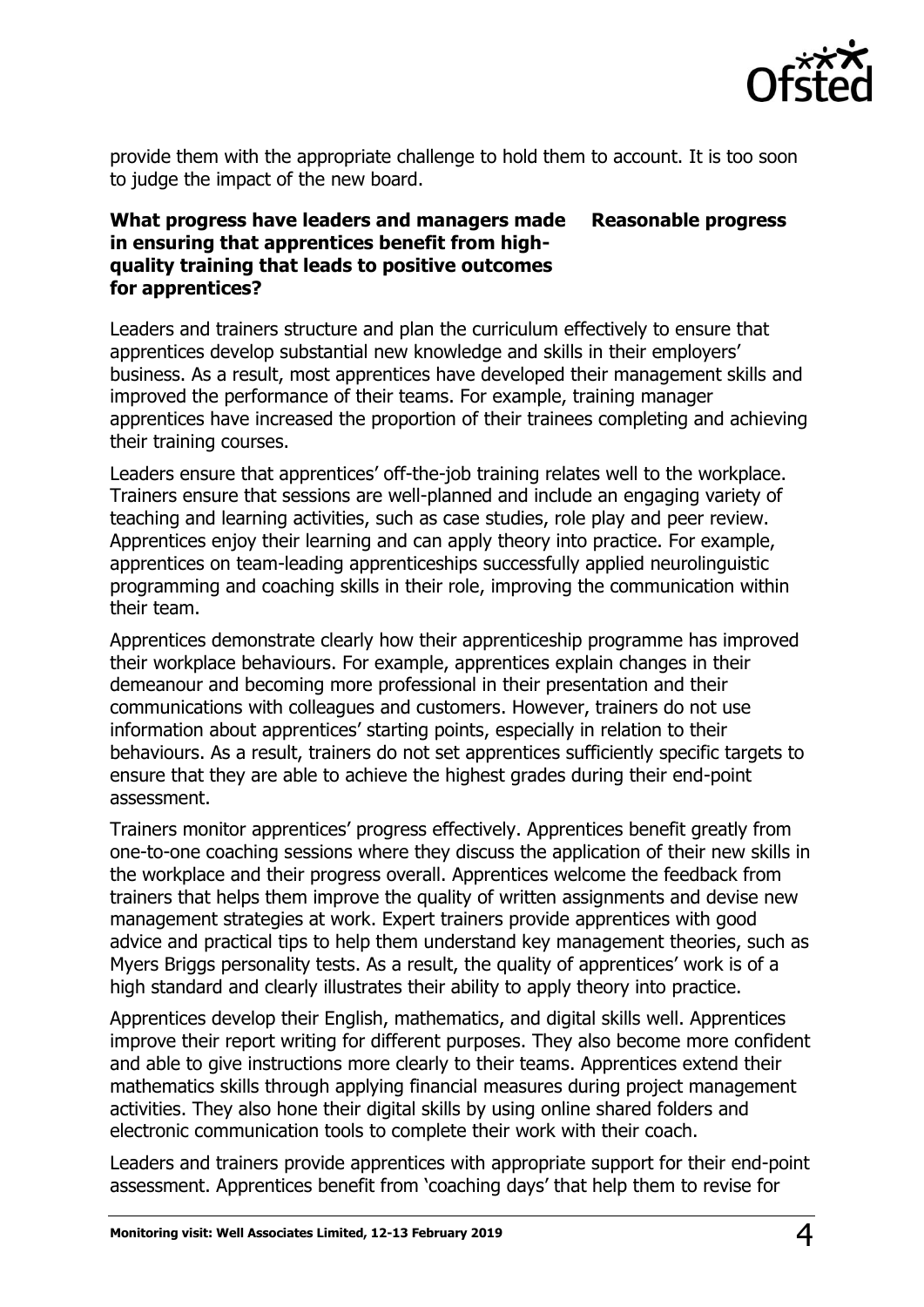

external tests, presentations and discussions. They receive effective one-to-one support following mock assessments to help improve their performance. However, feedback from a few apprentices' line managers is not sufficiently specific to help them to achieve the grades of which they are capable.

#### **How much progress have leaders and managers made in ensuring that effective safeguarding arrangements are in place? Reasonable progress**

Arrangements for safeguarding are effective. Leaders have developed a positive safeguarding culture and have developed good links with the local Wolverhampton safeguarding board, multi-agency safeguarding hub and the police. The provider's staff, including the designated safeguarding lead, hold appropriate safeguarding qualifications. Trainers receive the appropriate training to understand current threats in the local community. This includes update training on the 'Prevent' duty, and topics such as county lines and the activity of gangs.

Staff have a good understanding of safeguarding and their responsibility to safeguard their apprentices. Leaders monitor routinely safeguarding concerns and ensure that apprentices have received the appropriate training to protect themselves from potential harm.

Safeguarding policies describe well the expectations of the provider and refer to the most recent government legislation. Managers ensure that all apprentices work in safe and secure environments and routinely monitor their safety. Apprentices benefit from access to a range of agencies to support their individual needs, including mental health services.